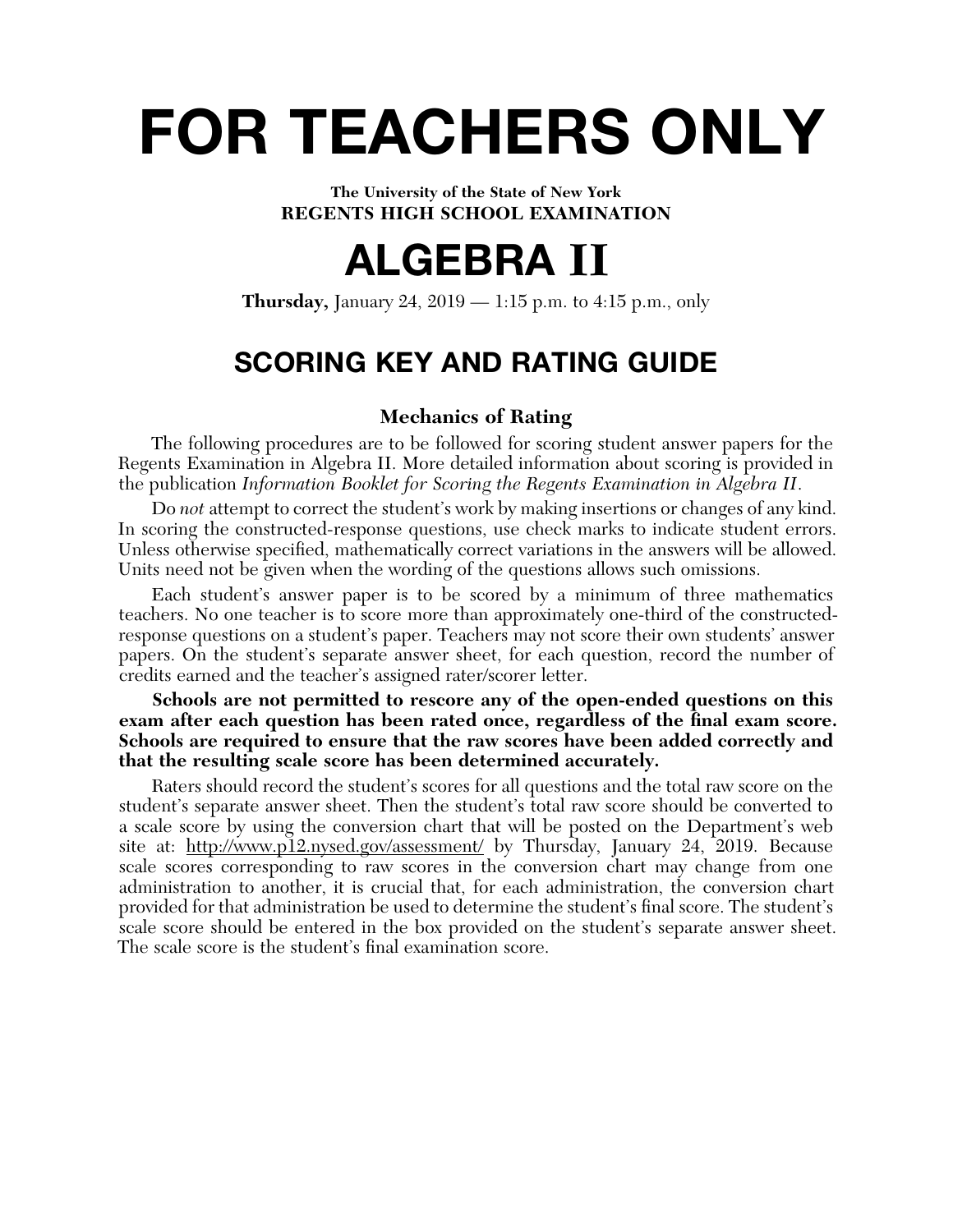**If the student's responses for the multiple-choice questions are being hand scored prior to being scanned, the scorer must be careful not to make any marks on the answer sheet except to record the scores in the designated score boxes. Marks elsewhere on the answer sheet will interfere with the accuracy of the scanning.**

#### **Part I**

Allow a total of 48 credits, 2 credits for each of the following.

| $(1). \ldots .2 \ldots$             | $(9)$ . $\dots$ 4.             | $(17)$ . $\ldots$ . $3$ . $\ldots$ . |  |
|-------------------------------------|--------------------------------|--------------------------------------|--|
| $(2). \ldots . 1$                   | $(10)$ $2$                     | $(18)$ $4$                           |  |
| $(3)$ $1$                           | $(11)$ $1$                     | $(19)$ $1$                           |  |
| $(4)$ . $\ldots$ . $2$ . $\ldots$ . | $(12)$ $2$                     | $(20)$ 3                             |  |
| $(5)$ . $\ldots$ . $2$ . $\ldots$ . | $(13)$ $1$                     | $(21)$ $4$                           |  |
| $(6)$ . 3                           | $(14)$ $3$                     | $(22)$ $4$                           |  |
| $(7)$ $1$                           | $(15)$ . $\dots$ . $3 \dots$ . | $(23)$ $1$                           |  |
| $(8)$ $1$                           | $(16)$ $4$                     | $(24)$ $4$                           |  |
|                                     |                                |                                      |  |

 Updated information regarding the rating of this examination may be posted on the New York State Education Department's web site during the rating period. Check this web site at: http://www.p12.nysed.gov/assessment/ and select the link "Scoring Information" for any recently posted information regarding this examination. This site should be checked before the rating process for this examination begins and several times throughout the Regents Examination period.

 The Department is providing supplemental scoring guidance, the "Model Response Set," for the Regents Examination in Algebra II. This guidance is recommended to be part of the scorer training. Schools are encouraged to incorporate the Model Response Sets into the scorer training or to use them as additional information during scoring. While not refl ective of all scenarios, the model responses selected for the Model Response Set illustrate how less common student responses to constructed-response questions may be scored. The Model Response Set will be available on the Department's web site at http://www.nysedregents.org/algebratwo/.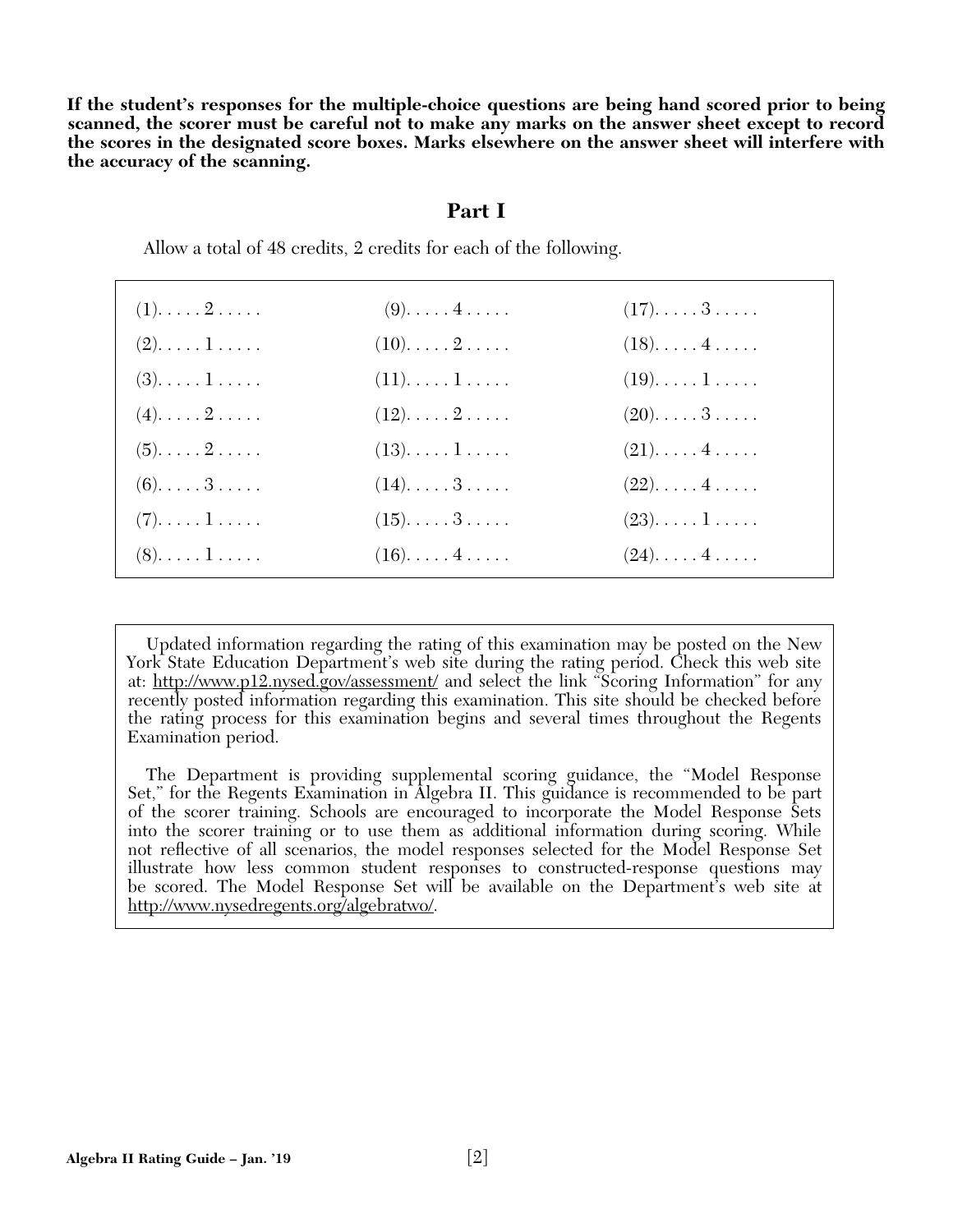# **General Rules for Applying Mathematics Rubrics**

# **I. General Principles for Rating**

The rubrics for the constructed-response questions on the Regents Examination in Algebra II are designed to provide a systematic, consistent method for awarding credit. The rubrics are not to be considered all-inclusive; it is impossible to anticipate all the different methods that students might use to solve a given problem. Each response must be rated carefully using the teacher's professional judgment and knowledge of mathematics; all calculations must be checked. The specific rubrics for each question must be applied consistently to all responses. In cases that are not specifically addressed in the rubrics, raters must follow the general rating guidelines in the publication *Information Booklet for Scoring the Regents Examination in Algebra II*, use their own professional judgment, confer with other mathematics teachers, and/or contact the State Education Department for guidance. During each Regents Examination administration period, rating questions may be referred directly to the Education Department. The contact numbers are sent to all schools before each administration period.

# **II. Full-Credit Responses**

A full-credit response provides a complete and correct answer to all parts of the question. Sufficient work is shown to enable the rater to determine how the student arrived at the correct answer.

When the rubric for the full-credit response includes one or more examples of an acceptable method for solving the question (usually introduced by the phrase "such as"), it does not mean that there are no additional acceptable methods of arriving at the correct answer. Unless otherwise specified, mathematically correct alternative solutions should be awarded credit. The only exceptions are those questions that specify the type of solution that must be used; e.g., an algebraic solution or a graphic solution. A correct solution using a method other than the one specified is awarded half the credit of a correct solution using the specified method.

# **III. Appropriate Work**

*Full-Credit Responses:* The directions in the examination booklet for all the constructed-response questions state: "Clearly indicate the necessary steps, including appropriate formula substitutions, diagrams, graphs, charts, etc." The student has the responsibility of providing the correct answer *and* showing how that answer was obtained. The student must "construct" the response; the teacher should not have to search through a group of seemingly random calculations scribbled on the student paper to ascertain what method the student may have used.

*Responses With Errors:* Rubrics that state "Appropriate work is shown, but…" are intended to be used with solutions that show an essentially complete response to the question but contain certain types of errors, whether computational, rounding, graphing, or conceptual. If the response is incomplete; i.e., an equation is written but not solved or an equation is solved but not all of the parts of the question are answered, appropriate work has *not* been shown. Other rubrics address incomplete responses.

# **IV. Multiple Errors**

*Computational Errors, Graphing Errors, and Rounding Errors:* Each of these types of errors results in a 1-credit deduction. Any combination of two of these types of errors results in a 2-credit deduction. No more than 2 credits should be deducted for such mechanical errors in a 4-credit question and no more than 3 credits should be deducted in a 6-credit question. The teacher must carefully review the student's work to determine what errors were made and what type of errors they were.

*Conceptual Errors:* A conceptual error involves a more serious lack of knowledge or procedure. Examples of conceptual errors include using the incorrect formula for the area of a figure, choosing the incorrect trigonometric function, or multiplying the exponents instead of adding them when multiplying terms with exponents.

If a response shows repeated occurrences of the same conceptual error, the student should not be penalized twice. If the same conceptual error is repeated in responses to other questions, credit should be deducted in each response.

For 4- and 6-credit questions, if a response shows one conceptual error and one computational, graphing, or rounding error, the teacher must award credit that takes into account both errors. Refer to the rubric for specific scoring guidelines.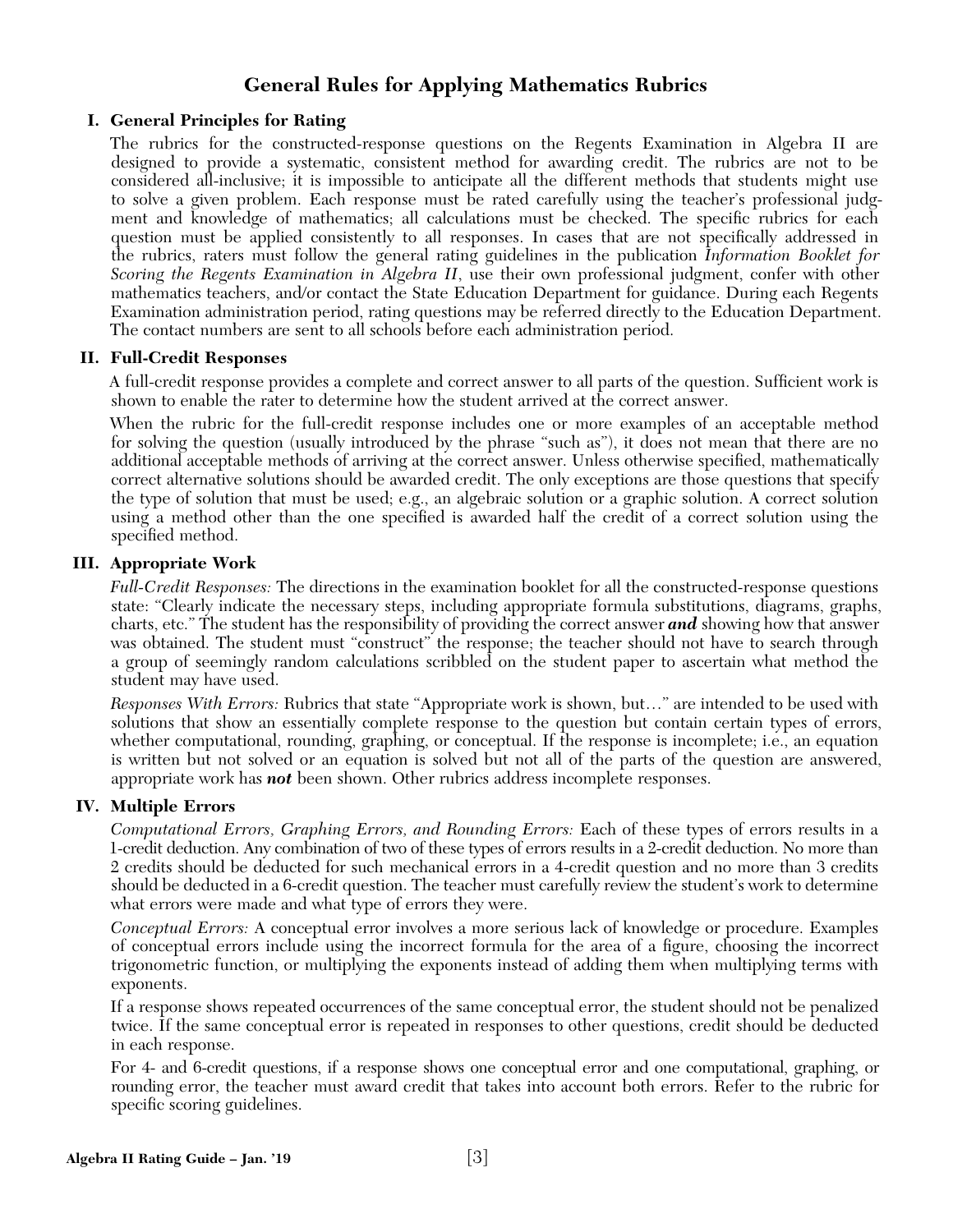# **Part II**

For each question, use the specific criteria to award a maximum of 2 credits. Unless otherwise specified, mathematically correct alternative solutions should be awarded appropriate credit.

- $(25)$  **[2]** A correct justification is given.
	- [1] Appropriate work is shown, but one computational or simplification error is made.

*or*

**[1]** Appropriate work is shown, but one conceptual error is made.

*or*

- [1] Appropriate work is shown, but the justification is incomplete.
- **[0]** A zero response is completely incorrect, irrelevant, or incoherent or is a correct response that was obtained by an obviously incorrect procedure.
- (26) **[2]** A correct sketch is drawn.
	- **[1]** Appropriate work is shown, but one graphing error is made.

*or*

- **[1]** Appropriate work is shown, but one conceptual error is made.
- **[0]** A zero response is completely incorrect, irrelevant, or incoherent or is a correct response that was obtained by an obviously incorrect procedure.
- $(27)$  **[2]** No, and a correct algebraic justification is given.
	- [1] Appropriate work is shown, but one computational or simplification error is made.

*or*

**[1]** Appropriate work is shown, but one conceptual error is made.

*or*

[1] No, but an incomplete justification is given.

*or*

- [1] No, but a justification other than algebraic is given.
- **[0]** No, but no further correct work is shown.

*or*

**[0]** A zero response is completely incorrect, irrelevant, or incoherent or is a correct response that was obtained by an obviously incorrect procedure.

**Algebra II Rating Guide – Jan. '19** [4]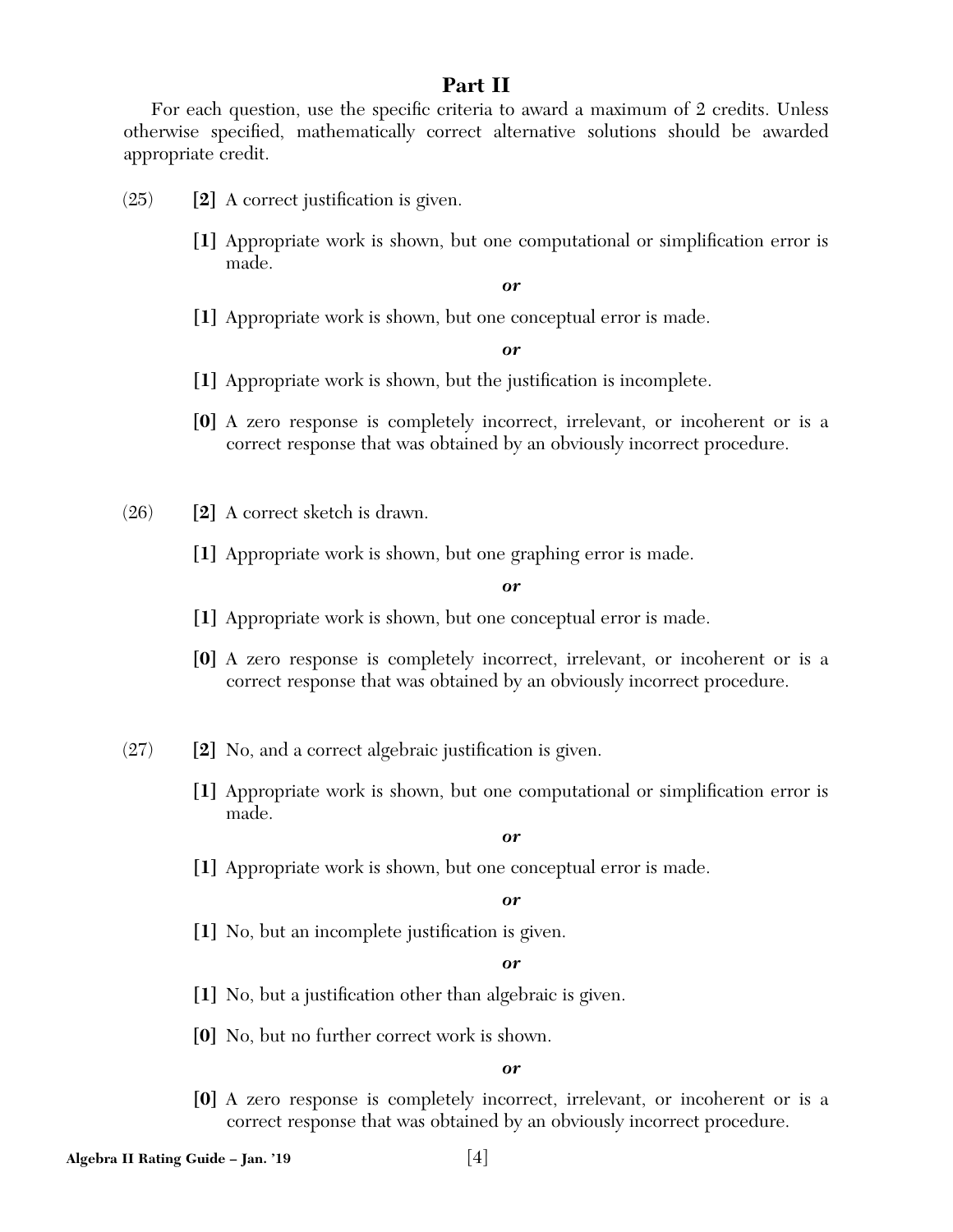- (28) **[2]** 0.68 and correct work is shown.
	- **[1]** Appropriate work is shown, but one computational error is made.

**[1]** Appropriate work is shown, but one conceptual error is made.

*or*

- **[1]** 0.68, but no work is shown.
- **[0]** A zero response is completely incorrect, irrelevant, or incoherent or is a correct response that was obtained by an obviously incorrect procedure.
- (29) **[2]** 171.958, and correct work is shown.
	- **[1]** Appropriate work is shown, but one computational or rounding error is made.

*or*

[1] Appropriate work is shown, but one conceptual error is made, such as finding only the number of miles run in the tenth week.

*or*

**[1]**  $15 - 15(1.03)$  $1 - 1.03$  $\frac{-15(1.03)^{10}}{1-1.03}$  $(1.03)$  $\overline{0.03}$  is written, but no further correct work is shown.

- **[1]** 171.958, but a geometric series formula is not used.
- **[0]** A zero response is completely incorrect, irrelevant, or incoherent or is a correct response that was obtained by an obviously incorrect procedure.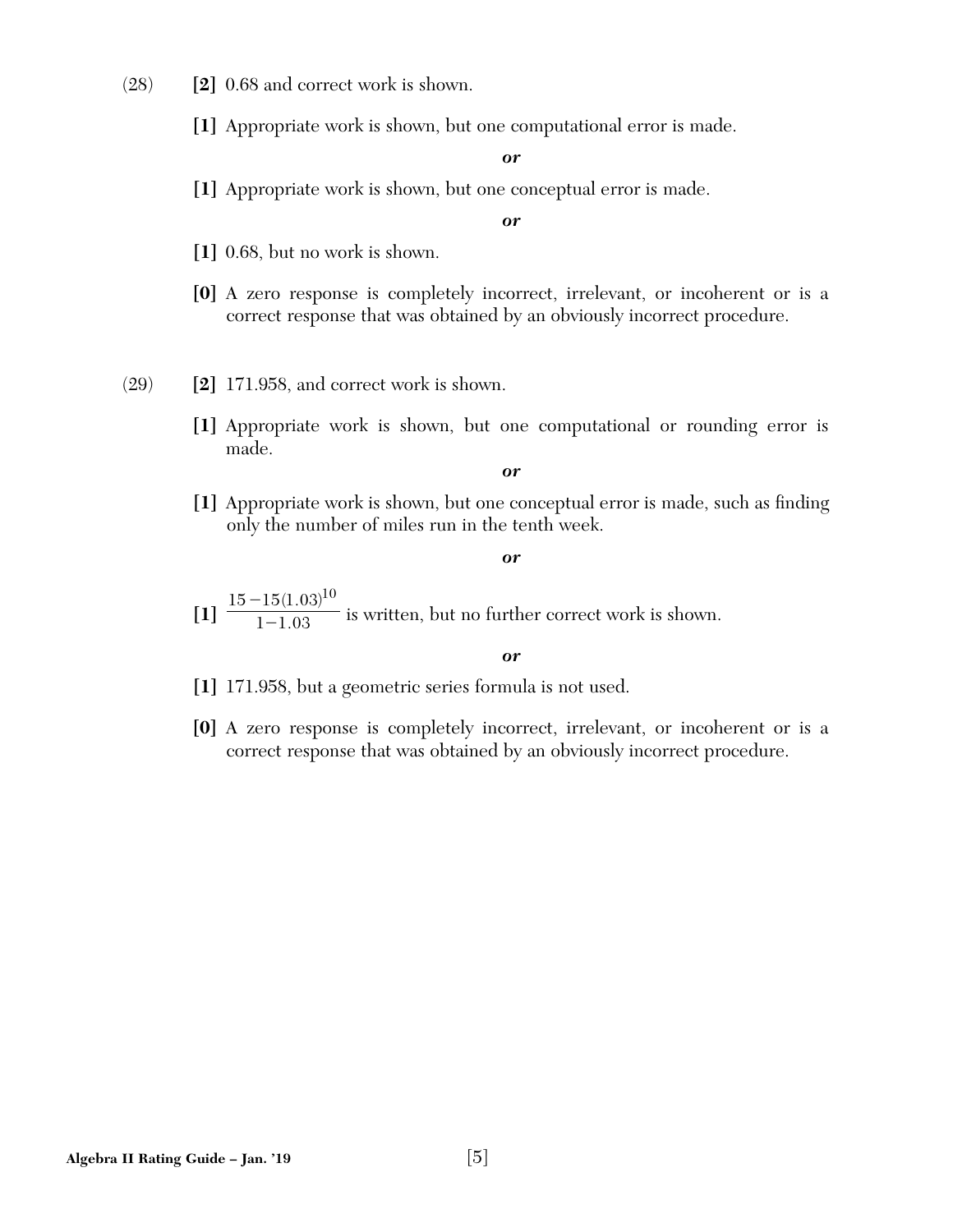- $(30)$  **[2]**  $-10.1$ , and a correct explanation is written.
	- **[1]** Appropriate work is shown, but one computational or rounding error is made.

**[1]** Appropriate work is shown, but one conceptual error is made.

*or*

**[1]** -10.1, but the explanation is incomplete, incorrect, or missing.

*or*

- **[1]** An appropriate explanation is written based on an incorrect value.
- **[0]** A zero response is completely incorrect, irrelevant, or incoherent or is a correct response that was obtained by an obviously incorrect procedure.
- (31) **[2]**  $-\frac{\sqrt{33}}{7}$  or equivalent, and correct work is shown.
	- **[1]** Appropriate work is shown, but one computational error is made.

#### *or*

**[1]** Appropriate work is shown, but one conceptual error is made.

#### *or*

**[1]** Appropriate work is shown, but the answer is expressed as a decimal.

- $\begin{bmatrix} 1 \end{bmatrix}$   $\begin{bmatrix} -\frac{\sqrt{33}}{7}, \text{but no work is shown.} \end{bmatrix}$
- **[0]** A zero response is completely incorrect, irrelevant, or incoherent or is a correct response that was obtained by an obviously incorrect procedure.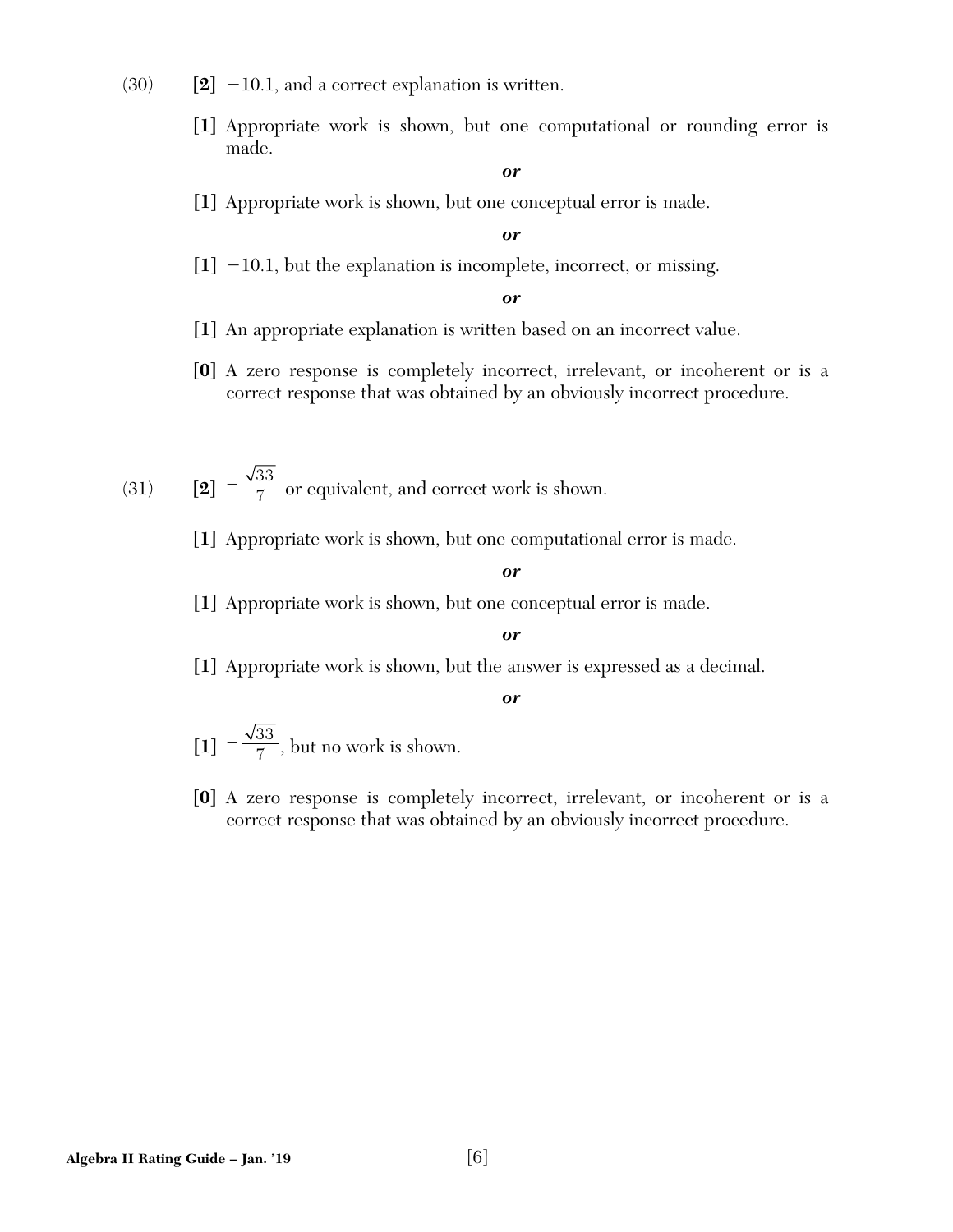# (32) **[2]** A correct graph is drawn.

**[1]** One graphing error is made.

- **[1]** One conceptual error is made.
- **[0]** A zero response is completely incorrect, irrelevant, or incoherent or is a correct response that was obtained by an obviously incorrect procedure.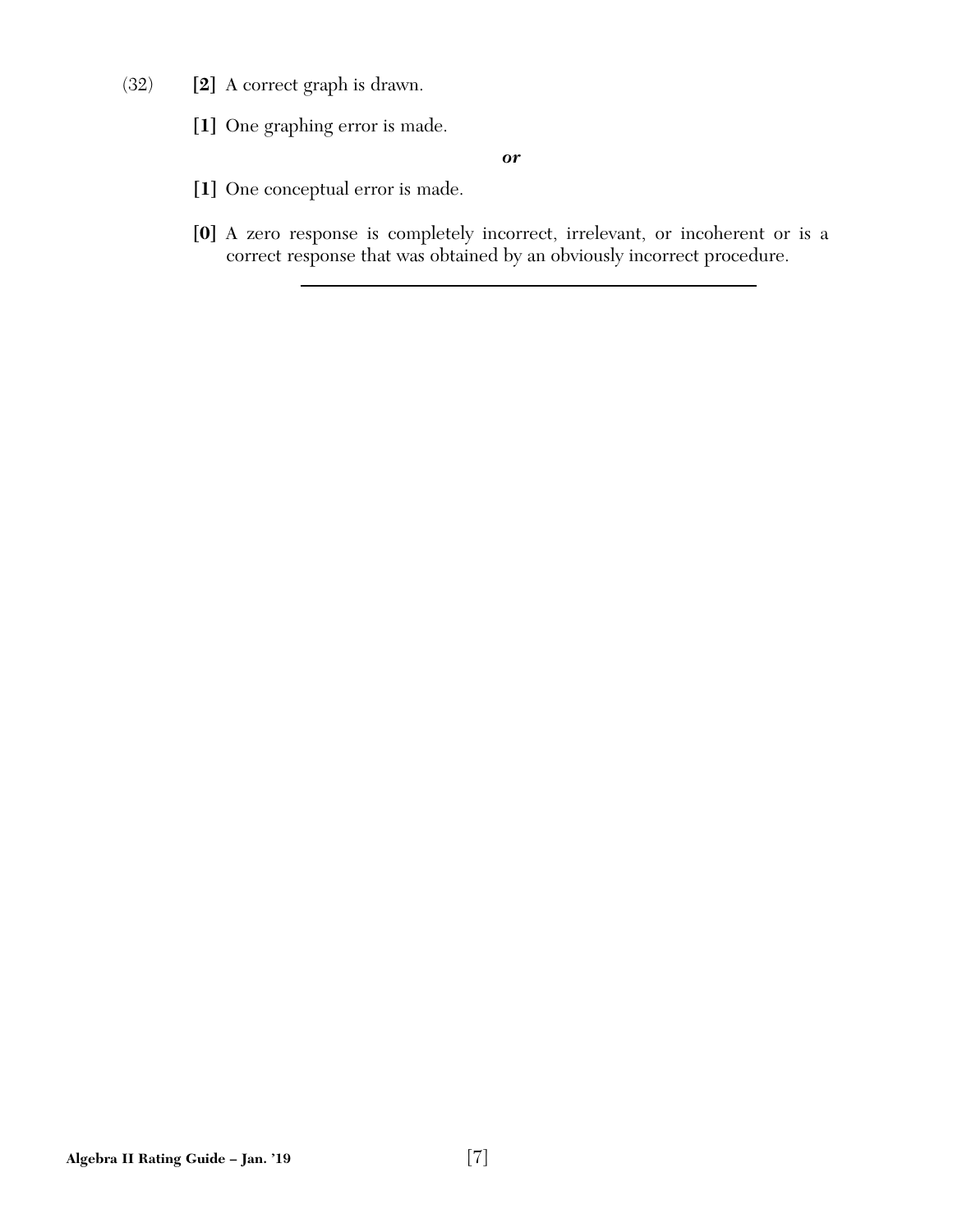# **Part III**

For each question, use the specific criteria to award a maximum of 4 credits. Unless otherwise specified, mathematically correct alternative solutions should be awarded appropriate credit.

- (33) **[4]**  $a = -3, b = \frac{1}{2}, c = 4$ , and correct algebraic work is shown.
	- **[3]** Appropriate work is shown, but one computational error is made.
	- [3] Appropriate work is shown to find two solutions, but no further correct work is shown.

#### *or*

**[2]** Appropriate work is shown, but two or more computational errors are made.

#### *or*

**[2]** Appropriate work is shown, but one conceptual error is made.

#### *or*

[2] Appropriate work is shown to find one solution, but no further correct work is shown.

#### *or*

- [2]  $a = -3, b = \frac{1}{2}, c = 4$ , but a method other than algebraic is used.
- **[1]** Appropriate work is shown, but one conceptual error and one computational error are made.

#### *or*

**[1]** Appropriate work is shown to eliminate one variable to create a system of two equations with two unknowns, but no further correct work is shown.

- [1]  $a = -3, b = \frac{1}{2}, c = 4$ , but no work is shown.
- **[0]** A zero response is completely incorrect, irrelevant, or incoherent or is a correct response that was obtained by an obviously incorrect procedure.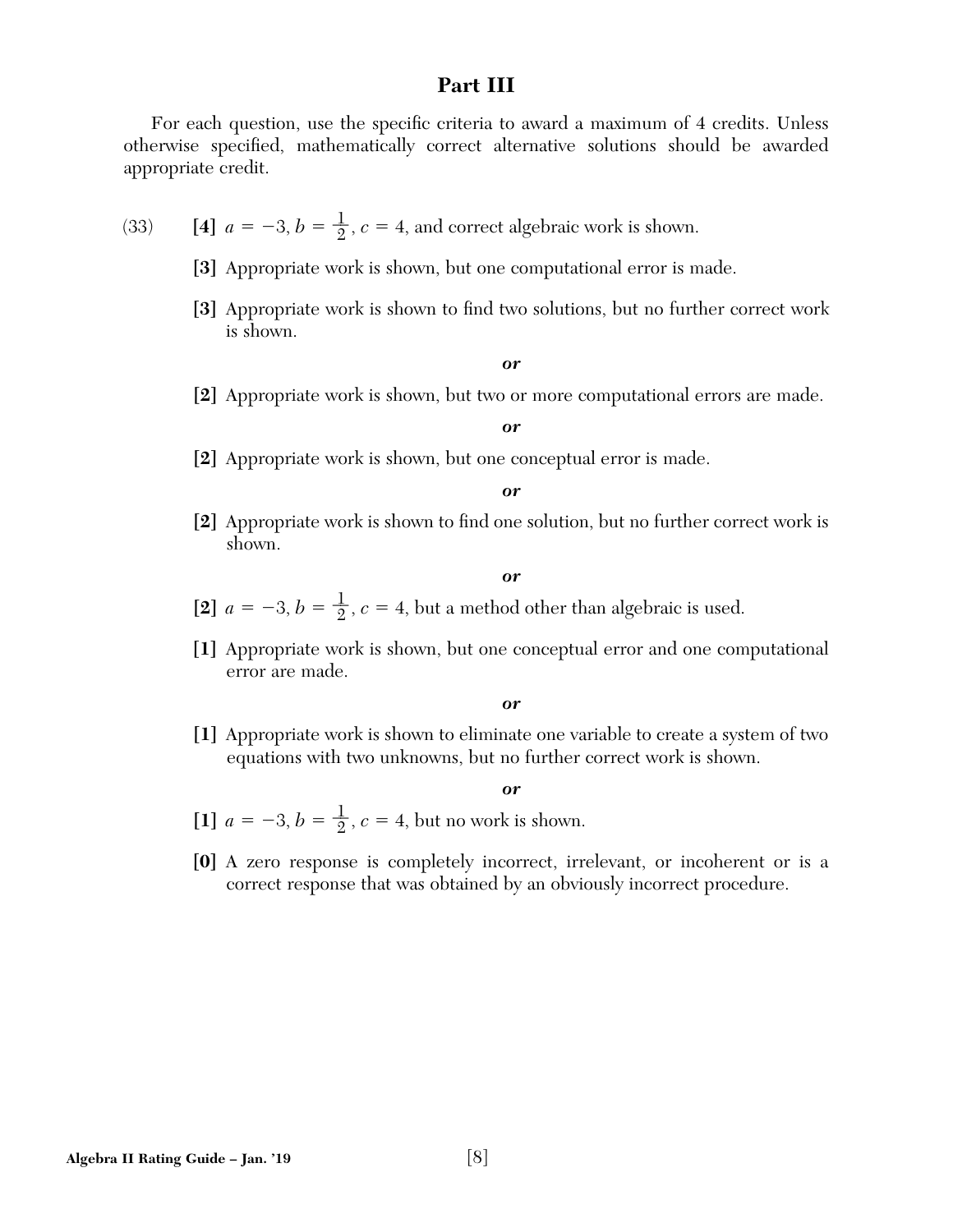(34) **[4]** *x x*  $3 + 4 + \frac{-18}{18}$ 2  $+4+\frac{-18}{x+2}$ , and correct work is shown, and no and a correct explanation is written.

**[3]** Appropriate work is shown, but one computational error is made.

#### *or*

- **[3]** Appropriate work is shown, but the explanation is incomplete.
- **[2]** Appropriate work is shown, but two or more computational errors are made.

#### *or*

**[2]** Appropriate work is shown, but one conceptual error is made.

#### *or*

[2] Appropriate work is shown to find *x x*  $3 + 4 + \frac{-18}{18}$ 2  $+4+\frac{-18}{x+2}$ , but no further correct work is shown.

#### *or*

- **[2]** No, and a correct explanation is written, but no further correct work is shown.
- **[1]** Appropriate work is shown, but one conceptual error and one computational error are made.
- **[0]** No, but no work is shown.

#### *or*

**[0]** A zero response is completely incorrect, irrelevant, or incoherent or is a correct response that was obtained by an obviously incorrect procedure.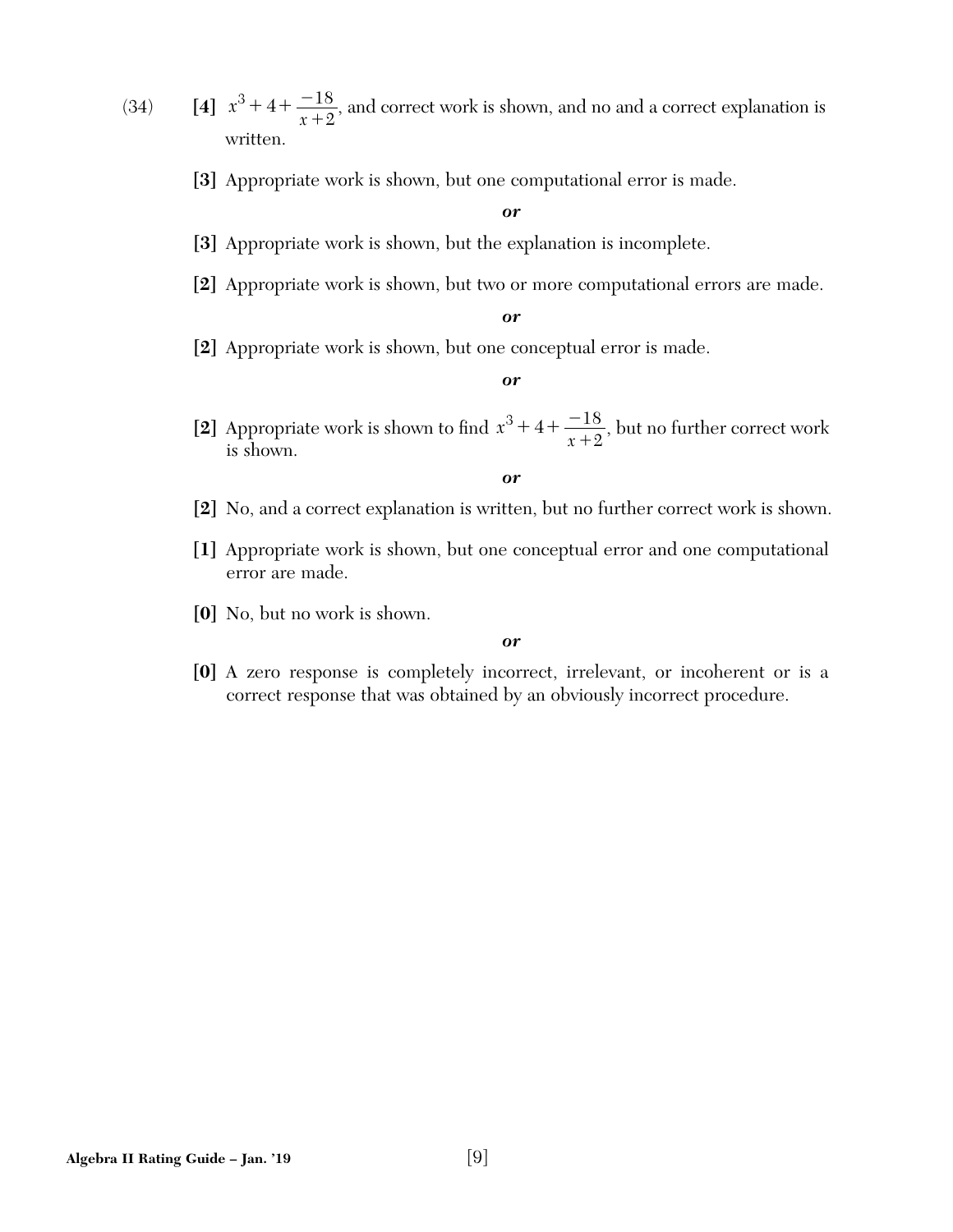- (35) **[4]** Yes, a correct interval such as (27.23, 30.97) and correct work is shown, and a correct explanation is written.
	- **[3]** Appropriate work is shown, but one computational or rounding error is made.

- **[3]** Yes, a correct interval and correct work is shown, but the explanation is incomplete.
- **[2]** Appropriate work is shown, but two or more computational or rounding errors are made.

*or*

**[2]** Appropriate work is shown, but one conceptual error is made.

*or*

**[2]** A correct interval and correct work is shown, but no further correct work is shown.

*or*

- **[2]** Yes, and a correct explanation is written, but no further correct work is shown.
- **[1]** Appropriate work is shown, but one conceptual error and one computational or rounding error are made.

*or*

- **[1]** A correct interval is stated, but no work is shown.
- **[0]** Yes, but no work is shown.

*or*

**[0]** A zero response is completely incorrect, irrelevant, or incoherent or is a correct response that was obtained by an obviously incorrect procedure.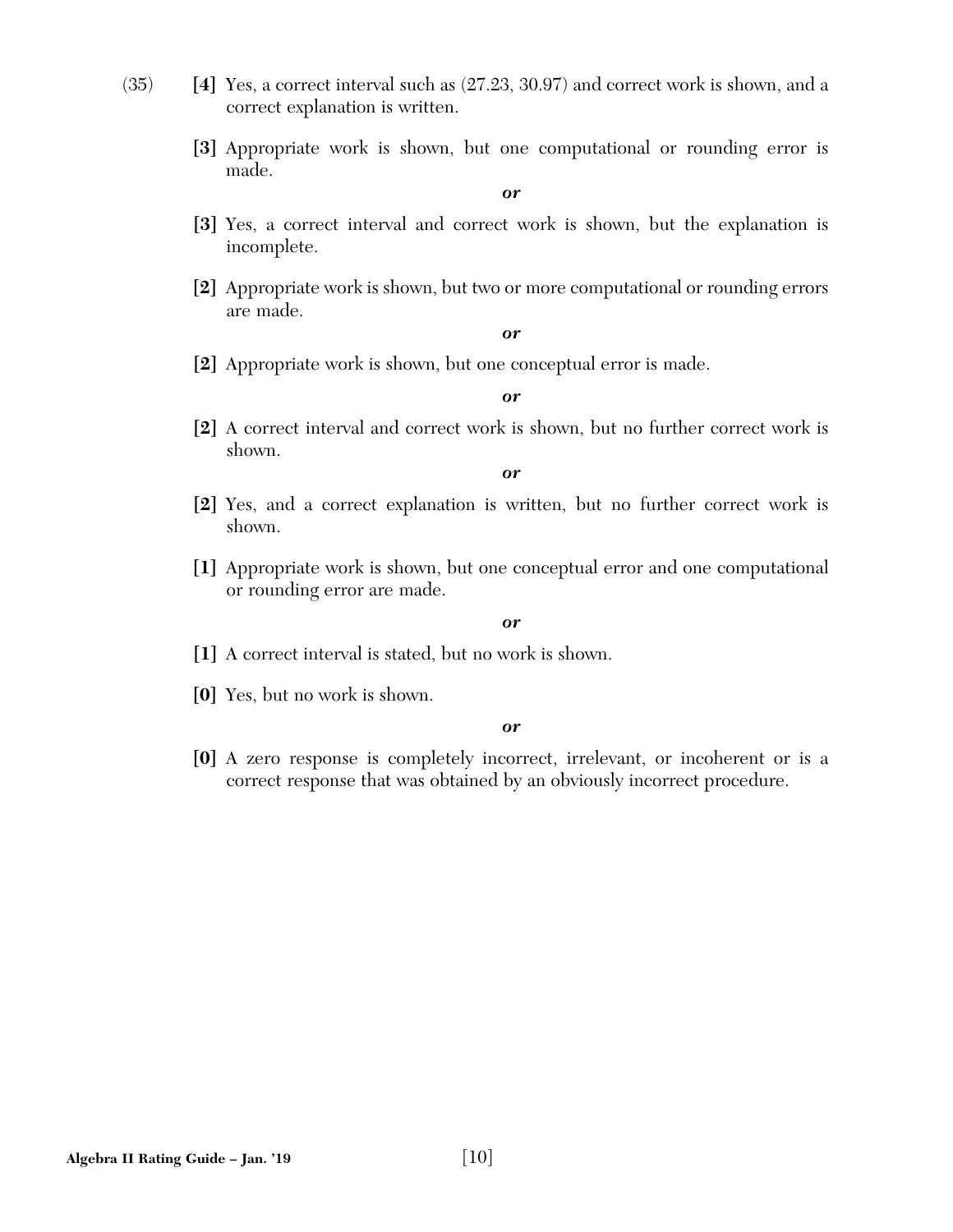- (36) **[4]** 6.25 or equivalent and correct algebraic work is shown.
	- **[3]** Appropriate work is shown, but one computational or factoring error is made.

- **[3]** 6.25 and appropriate work is shown, but 1 is not rejected.
- **[2]** Appropriate work is shown, but two or more computational or factoring errors are made.

#### *or*

**[2]** Appropriate work is shown, but one conceptual error is made.

#### *or*

**[2]** A correct quadratic equation in standard form is written, but no further correct work is shown.

#### *or*

- **[2]** 6.25, but a method other than algebraic is used.
- **[1]** Appropriate work is shown, but one conceptual error and one computational or factoring error are made.

- **[1]** 6.25, but no work is shown.
- **[0]** A zero response is completely incorrect, irrelevant, or incoherent or is a correct response that was obtained by an obviously incorrect procedure.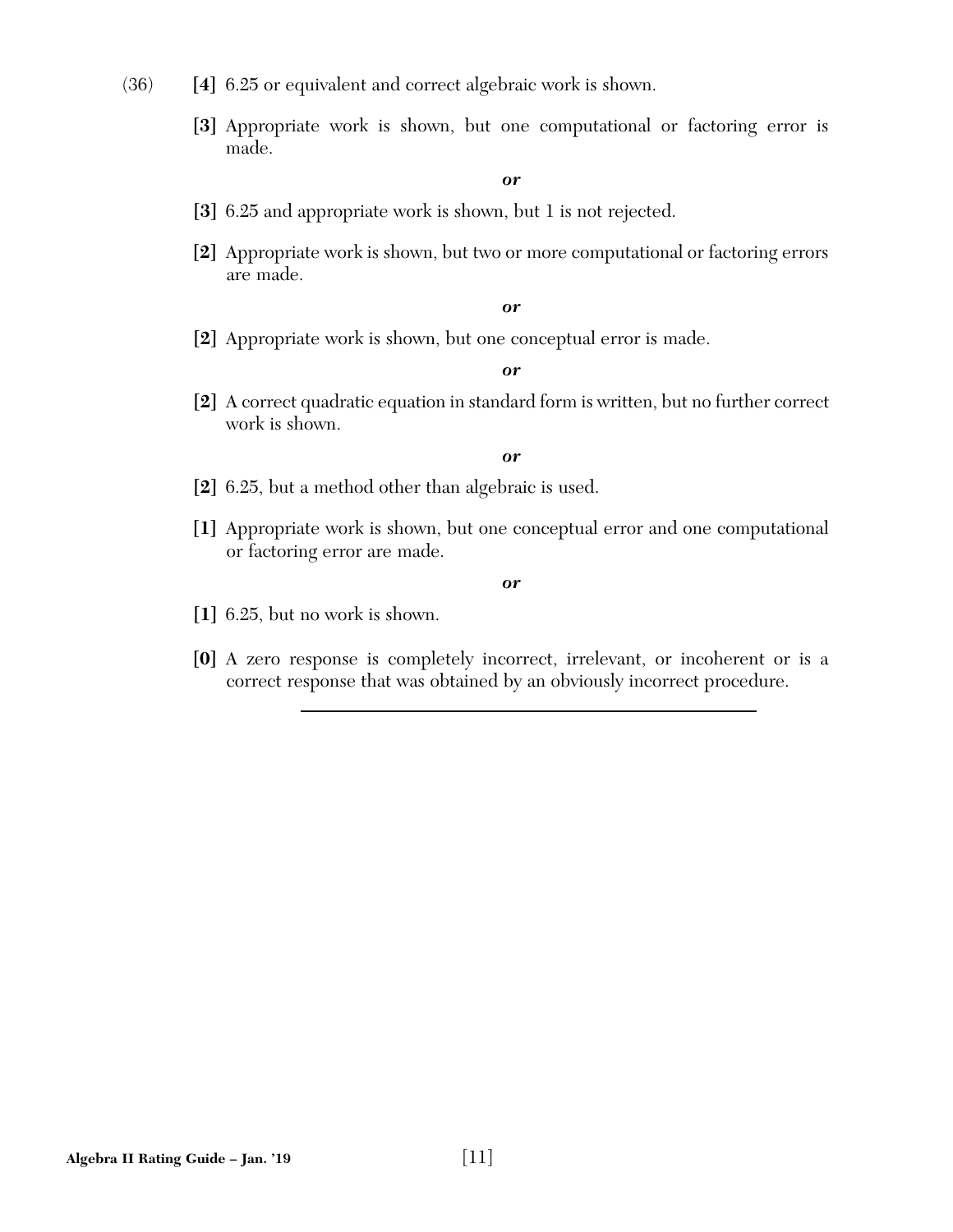# **Part IV**

For each question, use the specific criteria to award a maximum of 6 credits. Unless otherwise specified, mathematically correct alternative solutions should be awarded appropriate credit.

- (37) **[6]**  $A(t) = 318,000(1.07)^t$ , a correct graph is drawn, 17 and correct algebraic work is shown, and a correct explanation is written.
	- **[5]** Appropriate work is shown, but one computational, graphing, notation, or rounding error is made.

*or*

- **[5]** Appropriate work is shown, but the explanation based on the graph is incomplete, incorrect, or missing.
- **[4]** Appropriate work is shown, but two computational, graphing, notation, or rounding errors are made.

*or*

- **[4]** Appropriate work is shown, but one conceptual error is made.
- **[3]** Appropriate work is shown, but three or more computational, graphing, notation, or rounding errors are made.

#### *or*

- **[3]** Appropriate work is shown, but one conceptual error and one computational, graphing, notation, or rounding error are made.
- **[2]** Appropriate work is shown, but one conceptual error and two computational, graphing, notation, or rounding errors are made.

#### *or*

**[2]** Appropriate work is shown, but two conceptual errors are made.

#### *or*

**[2]** A correct graph is drawn, but no further correct work is shown.

#### *or*

[2] Appropriate work is shown to find 17, but no further correct work is shown.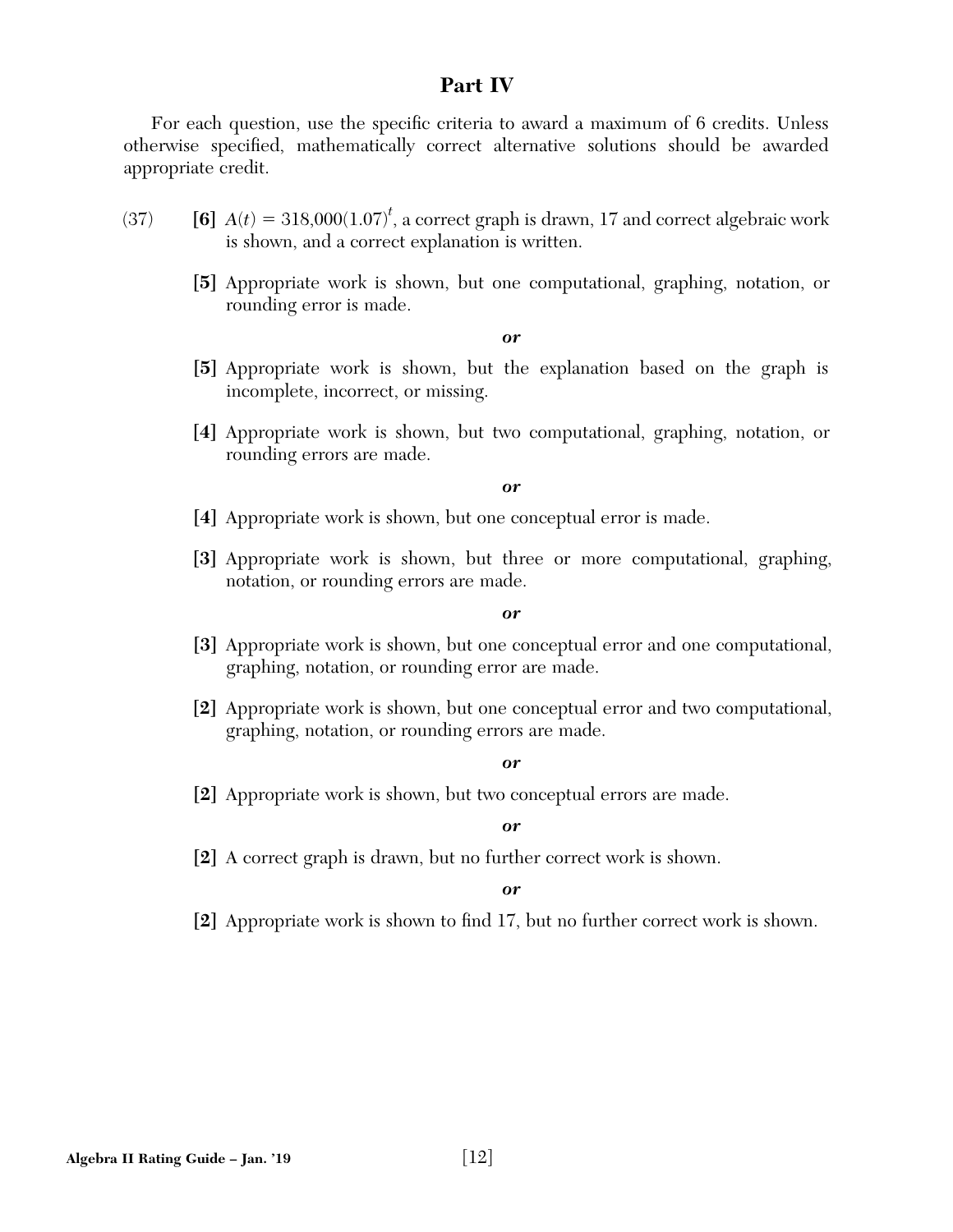**[1]** Appropriate work is shown, but one conceptual error and three or more computational, graphing, notation, or rounding errors are made.

*or*

**[1]** Appropriate work is shown, but two conceptual errors and one computational, graphing, notation, or rounding errors are made.

#### *or*

[1]  $A(t) = 318,000(1.07)^t$ , but no further correct work is shown.

#### *or*

**[1]** 17, but a method other than algebraic is used.

#### *or*

- **[1]** 17, but no work is shown.
- [0] The expression  $318,000(1.07)^t$ , is written, but no further correct work is shown.

*or*

**[0]** A zero response is completely incorrect, irrelevant, or incoherent or is a correct response that was obtained by an obviously incorrect procedure.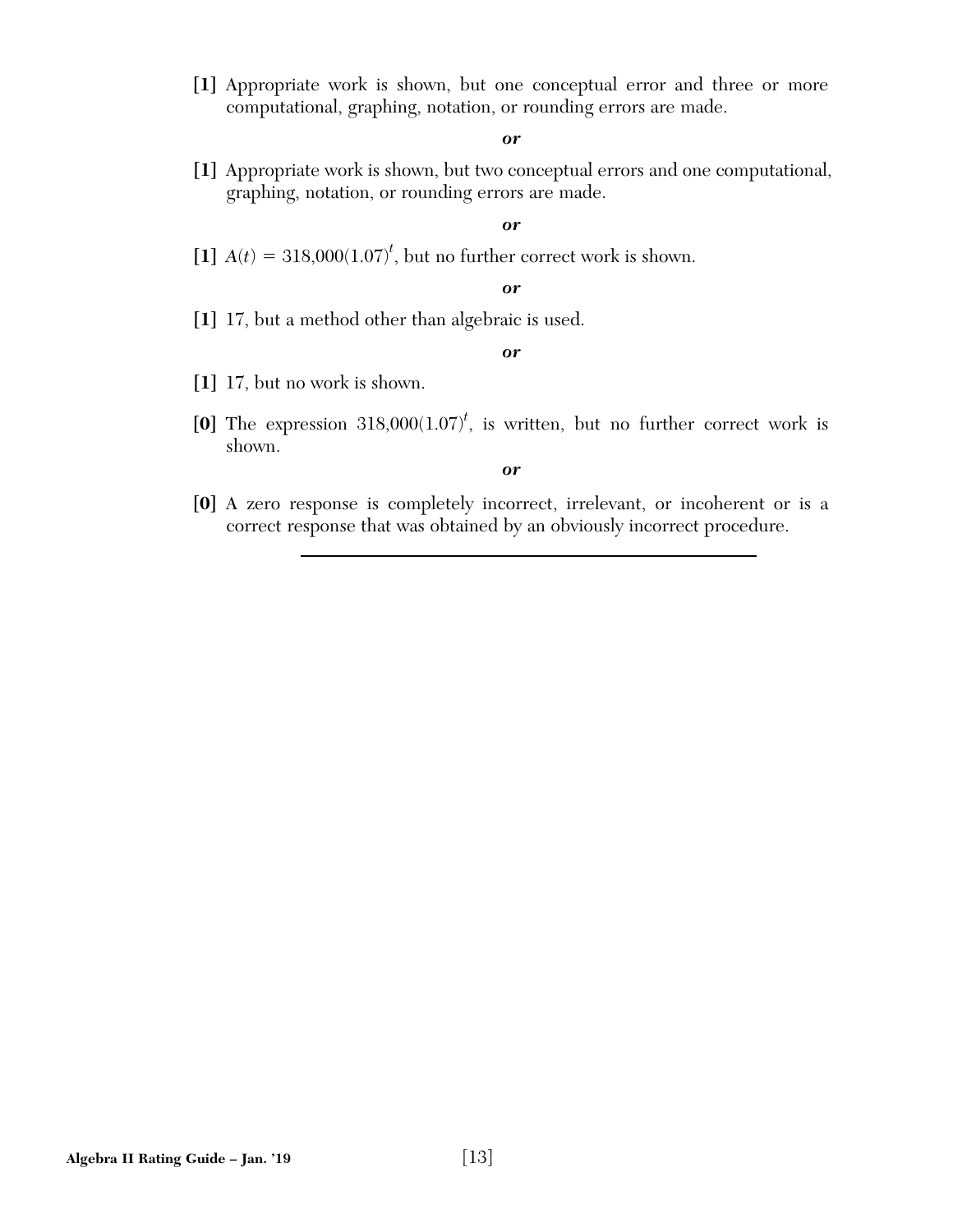# **Map to the Learning Standards** Algebra II January 2019

| <b>Question</b> | <b>Type</b>     | <b>Credits</b> | <b>Cluster</b> |
|-----------------|-----------------|----------------|----------------|
| $\mathbf{1}$    | Multiple Choice | $\overline{2}$ | $S-IC.B$       |
| $\overline{2}$  | Multiple Choice | $\overline{2}$ | F-BF.B         |
| 3               | Multiple Choice | $\overline{2}$ | A-SSE.A        |
| $\overline{4}$  | Multiple Choice | $\overline{2}$ | F-BF.A         |
| 5               | Multiple Choice | $\overline{2}$ | N-CN.C         |
| 6               | Multiple Choice | $\overline{2}$ | A-SSE.B        |
| $\overline{7}$  | Multiple Choice | $\overline{2}$ | $N-Q.A$        |
| 8               | Multiple Choice | $\overline{2}$ | $F-IF.B$       |
| 9               | Multiple Choice | $\overline{2}$ | A-REI.B        |
| 10              | Multiple Choice | $\overline{2}$ | $S-IC.A$       |
| 11              | Multiple Choice | $\overline{2}$ | N-CN.A         |
| 12              | Multiple Choice | $\overline{2}$ | S-CP.A         |
| 13              | Multiple Choice | $\overline{2}$ | F-IF.C         |
| 14              | Multiple Choice | $\overline{2}$ | G-GPE.A        |
| 15              | Multiple Choice | $\overline{2}$ | A-REI.A        |
| 16              | Multiple Choice | $\overline{2}$ | F-BF.A         |
| 17              | Multiple Choice | $\overline{2}$ | F-BF.B         |
| 18              | Multiple Choice | $\overline{2}$ | F-BF.A         |
| 19              | Multiple Choice | $\overline{2}$ | A-APR.B        |
| 20              | Multiple Choice | $\overline{2}$ | F-LE.A         |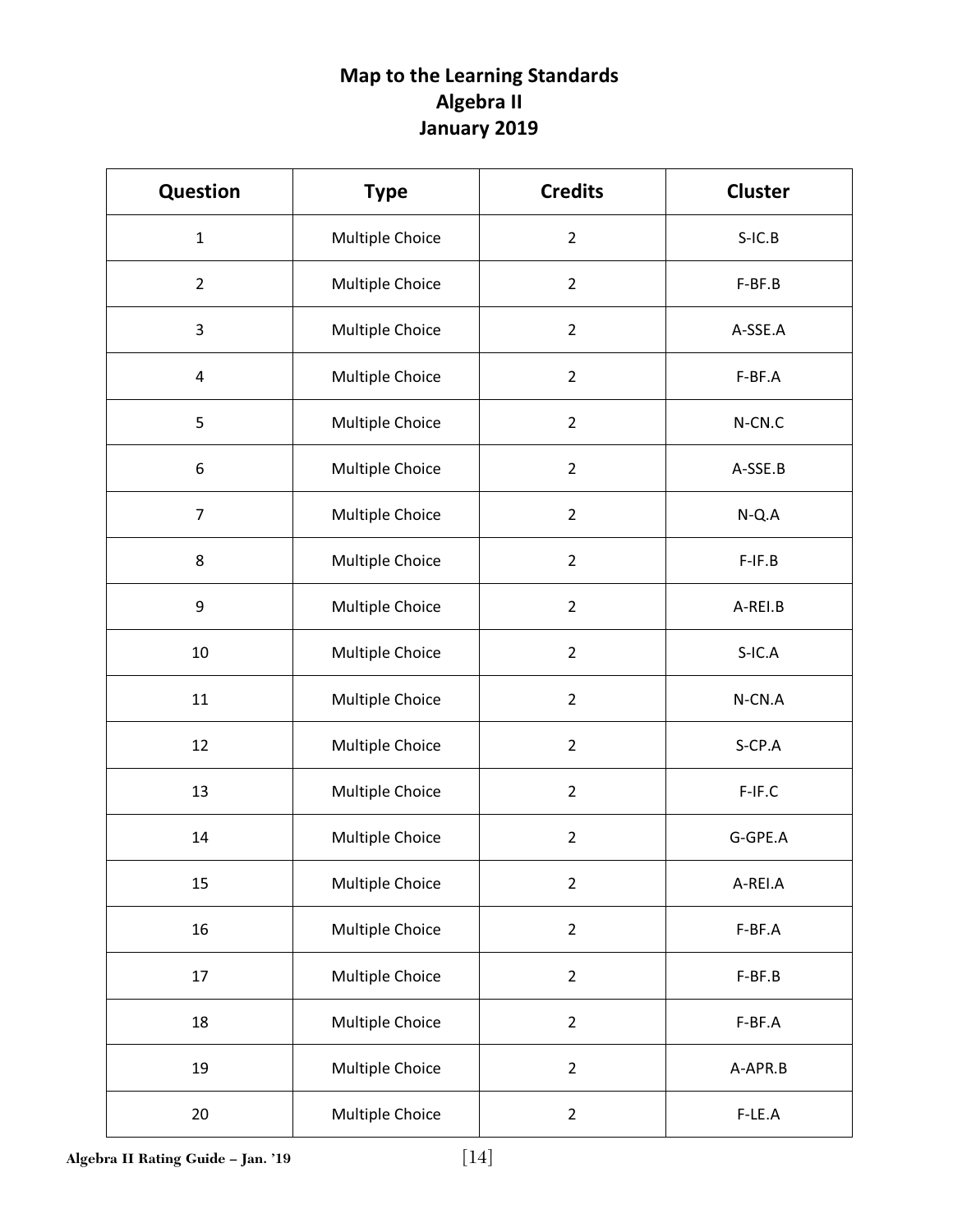| 21 | Multiple Choice         | $\overline{2}$          | A-SSE.A   |
|----|-------------------------|-------------------------|-----------|
| 22 | Multiple Choice         | $\overline{2}$          | $F-IF.C$  |
| 23 | Multiple Choice         | $\overline{2}$          | $S$ -ID.A |
| 24 | Multiple Choice         | $\overline{2}$          | A-REI.D   |
| 25 | Constructed<br>Response | $\overline{2}$          | N-RN.A    |
| 26 | Constructed<br>Response | $\overline{2}$          | A-APR.B   |
| 27 | Constructed<br>Response | $\overline{2}$          | A-APR.C   |
| 28 | Constructed<br>Response | $\overline{2}$          | $S$ -CP.B |
| 29 | Constructed<br>Response | $\overline{2}$          | A-SSE.B   |
| 30 | Constructed<br>Response | $\overline{2}$          | $F-IF.B$  |
| 31 | Constructed<br>Response | $\overline{2}$          | F-TF.A    |
| 32 | Constructed<br>Response | $\overline{2}$          | F-IF.C    |
| 33 | Constructed<br>Response | $\overline{\mathbf{4}}$ | A-REI.C   |
| 34 | Constructed<br>Response | $\overline{4}$          | A-APR.D   |
| 35 | Constructed<br>Response | $\overline{4}$          | $S-IC.B$  |
| 36 | Constructed<br>Response | $\overline{4}$          | A-REI.A   |
| 37 | Constructed<br>Response | 6                       | $F-IF.B$  |